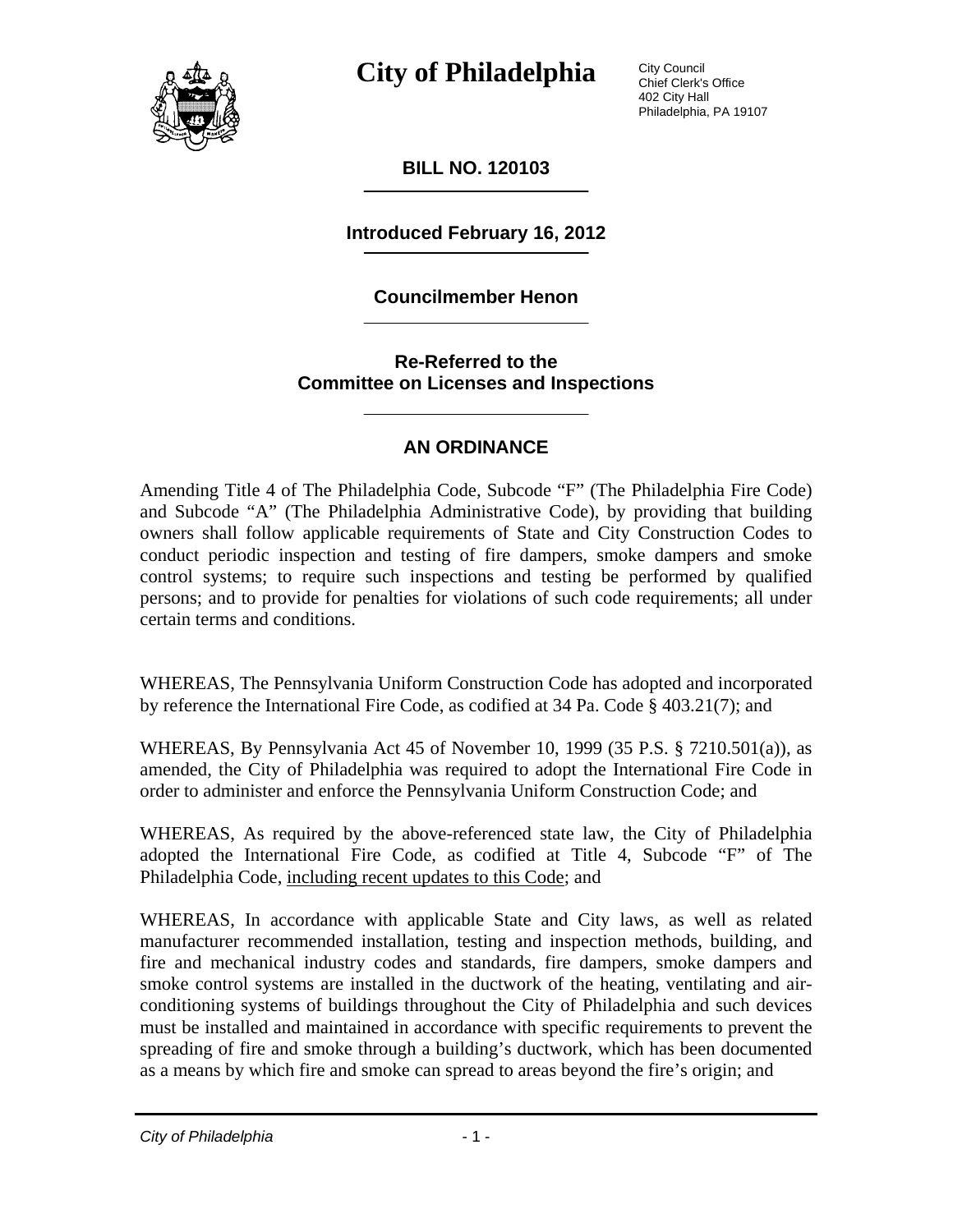*BILL NO. 120103 continued* 

WHEREAS, The International Fire Code § 703.1.2, incorporated by applicable State and City laws, specifically requires that fire dampers, smoke dampers and smoke control systems be installed, inspected, tested and maintained in accordance with National Fire Protection Association (NFPA) Standards 80 and 105.

WHEREAS, Applicable NFPA Standards, which are key provisions incorporated into the International Fire Code to ensure fire and smoke safety, require periodic inspection and testing of fire dampers, smoke dampers and smoke control systems in accordance with the specifications of NFPA Standard 80, Chapter 19.4; NFPA Standard 90A, Chapter 5.4.8; NFPA Standard 92A, Chapter 8.6; NFPA Standard 92B, Chapter 8.4; and NFPA Standard 105, Chapter 6.5; and

WHEREAS, Faulty and inoperable fire dampers, smoke dampers and smoke control systems are likely to exist in the City of Philadelphia without periodic inspection and testing as required by law and applicable industry codes and standards; and

WHEREAS, The failure of building owners to properly perform periodic inspection and testing of fire dampers, smoke dampers and smoke control systems is detrimental to the health, safety and welfare of the people of the City of Philadelphia, and the dwellings and businesses thereof, and visitors thereto; now, therefore

*THE COUNCIL OF THE CITY OF PHILADELPHIA HEREBY ORDAINS:* 

SECTION 1. Title 4, Subcode "F" of The Philadelphia Code is amended to read as follows:

> TITLE 4. THE PHILADELPHIA BUILDING CONSTRUCTION AND OCCUPANCY CODE

> > \* \* \*

## SUBCODE "F" (THE PHILADELPHIA FIRE CODE)

\* \* \*

## CHAPTER 7 FIRE-RESISTANCE-RATED CONSTRUCTION

\* \* \*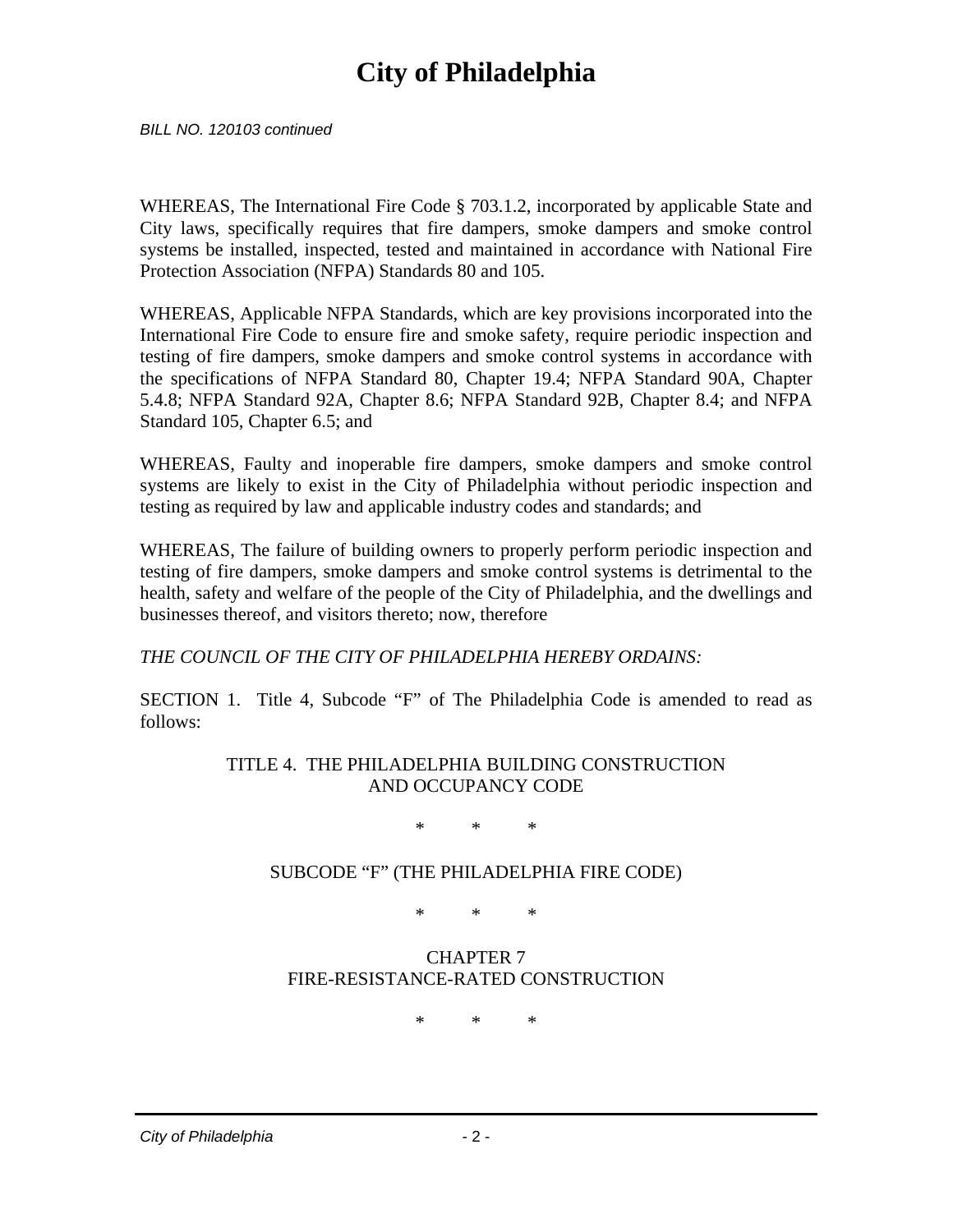#### *BILL NO. 120103 continued*

### *SECTION F-705 PERIODIC TESTING OF FIRE DAMPERS, SMOKE DAMPERS AND SMOKE CONTROL SYSTEMS*

### *F-705.1 Definitions.*

*As used in this Section the following terms have the following meanings:* 

- *(1) "Fire Damper" means equipment as defined in Section 3.3.48 of NFPA of Standard 80 and includes devices installed in air conditioning systems to close automatically upon detection of heat, to interrupt migratory airflow and to restrict the passage of flames. A fire damper shall also include a combination fire/smoke damper system.*
- *(2) "NFPA" means the National Fire Protection Association.*
- *(3) "Smoke Control System" means equipment in a smoke-control or smokemanagement system as defined in Section 3.3.11 of NFPA Standard 92A and NFPA Standard 92B, including engineered systems that use mechanical fans to produce pressure differences across smoke barriers to inhibit smoke movement.*
- *(4) "Smoke Damper" means equipment as defined in Section 3.3.1 of NFPA Standard 105, and includes devices installed in air conditioning systems to control the movement of smoke. A smoke damper shall also include a combination smoke/fire damper system.*
- *F-705.1.2 Periodic Testing.* 
	- *(1) Fire dampers, smoke dampers and smoke control systems shall be installed, inspected, tested and maintained in accordance with this Code, manufacturers' guidelines and the applicable industry standards, including NFPA standards and specifically NFPA Standards 80, 90, 92A, 92B and 105.*
	- *(2) Building owners shall inspect and test all fire dampers at least once every four years and at least once every six years for hospitals. Newly installed fire dampers shall be inspected and tested within one year of installation. Inspections and tests required under this subsection shall be conducted in accordance with Section 19.4 of Chapter 19 of NFPA Standard 80.*
	- *(3) Building owners shall inspect and test all smoke dampers at least once every four years and at least once every six years for hospitals. Newly installed smoke dampers shall be inspected and tested within one year of installation. Inspection*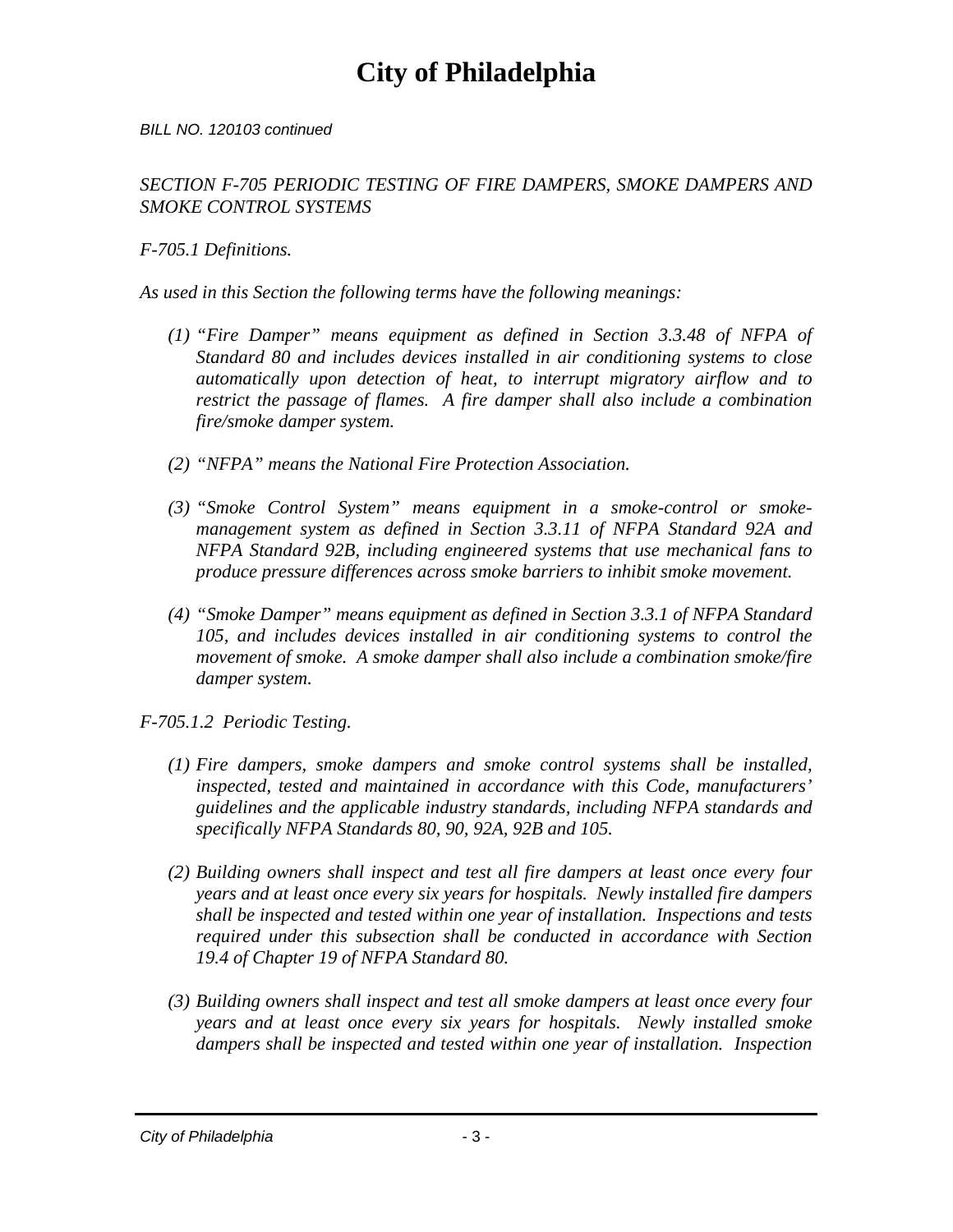#### *BILL NO. 120103 continued*

*and tests under this subsection shall be conducted in accordance with Section 6.5 of Chapter 6 of NFPA Standard 105.* 

- *(4) Building owners shall inspect and test all smoke control systems at least once every six months or twelve months, as required under the applicable NFPA standard. Newly installed smoke control systems shall be inspected and tested within one year of installation. Inspection and tests under this subsection shall be conducted in accordance with Section 8.6 of Chapter 8 of NFPA Standard 92A.*
- *(5) Forms for the inspection and testing reporting under this Section shall be prepared by the Department of Licenses and Inspections, and shall include information specified in International Fire Code Section F-705.1.2 and Section 19.4.9 of Chapter 19 of NFPA Standard 80 (for fire dampers and combination fire/smoke dampers) and Section 6.5.11 of Chapter 6 of NFPA Standard 105 (for smoke dampers) and Section 8.6.3 of Chapter 8 of NFPA Standard 92A and Section 8.4.5.1 of Chapter 8 of NFPA Standard 92B (for smoke control systems).*
- *(6) Reporting forms required by this Section shall be maintained on the property and made available for inspection upon request by an official of the Fire Department or the Department of Licenses and Inspections.*
- *F-705.1.3 Requirements of Testing* 
	- *(1) Inspections and tests under this Section shall be performed by a contractor approved by and registered with the Department of Licenses and Inspections. Such contractor shall meet the following qualifications:* 
		- *(a) Has expertise in fire protection engineering, mechanical engineering and certification as air balancers in accordance with the requirement of Section 8.6.2 of Chapter 8 of the NFPA Standard 92A and Section 8.4.5 of Chapter 8 of the NFPA Standard 92B.*
		- *(b) For inspection and testing of fire and smoke dampers, employ only persons who have been certified as Sheet Metal Technicians by the Department of Licenses and Inspections in accordance with Title 9, § 9-3001, et. seq. of The Philadelphia Code and are certified to inspect and test fire and smoke dampers by a third party accreditation program; or*
		- *(c) For inspection and testing of smoke control systems, employ only persons who have been certified as Sheet Metal Technicians by the Department of Licenses and Inspections in accordance with Title 9, § 9-3001, et. seq. of the Philadelphia City Code, and who have obtained air balancer certifications*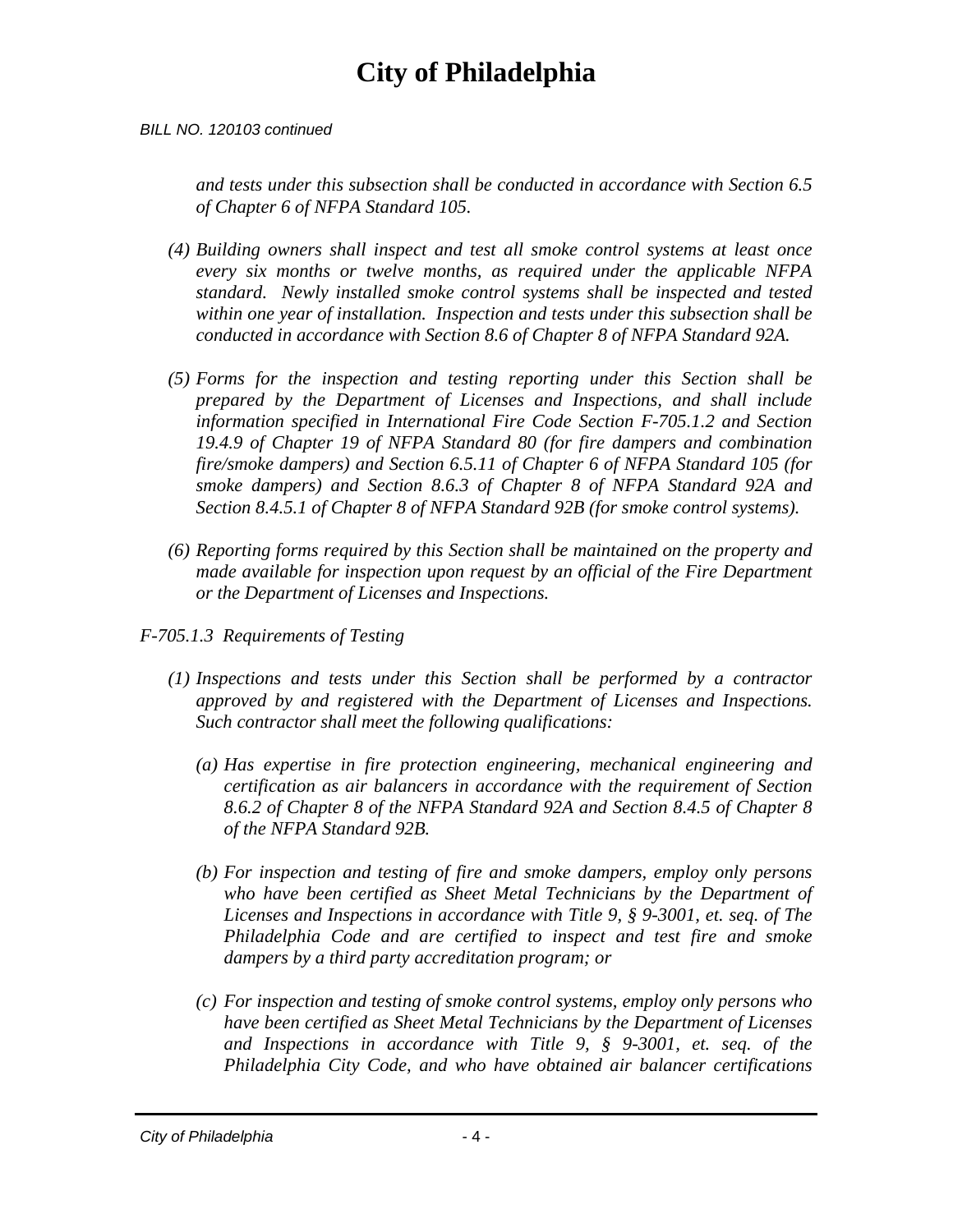#### *BILL NO. 120103 continued*

*from a third party accreditation program for testing, adjusting and balancing systems.* 

- *(2) If an inspection or test reveals compliance with the requirements of this Section, the person performing the inspection or test shall execute a Compliance Certification which shall verify such compliance, and provide the name of the individual(s) conducting the inspection or test and his/her employer, the name of the building owner and address of the property, the location of all smoke dampers, fire dampers and smoke control systems inspected or tested, and the date of the inspection or test.*
- *(3) In the event an inspection or test reveals deficiencies in smoke dampers, fire dampers or smoke control systems, the person(s) who conducted the inspection or test shall prepare a Deficiency Report for the building owner identifying the nature of the deficiency and reasons for non-compliance. The building owner shall, within 120 days of the date of the inspection or test, take necessary steps to ensure the defective equipment is replaced or repaired and that compliance with the requirements of this Section has been achieved.*
- *(4) Copies of Deficiency Reports shall be provided to the Department of Licenses and Inspections. In addition to indentifying the location and nature of the deficiency, the report shall contain the name of the individual(s) conducting the inspection or test and his/her employer, the name of the building owner and address of the property, the location of all fire dampers, smoke dampers and smoke control systems inspected or tested, and the date of the inspection or test.*
- *(5) Tests and inspections of fire dampers, smoke dampers and smoke control systems shall be conducted in accordance with the technical specifications and required time periods specified by NFPA Standards 80, 90, 92A, 92B, and 105, as applicable.*
- *F-705.1.4 Non-Compliance, Violations.*

*Each day of non-compliance with the requirements of this Section shall constitute a separate violation for which a separate fine shall be assessed.* 

*F-705.1.5 Willful Violations.* 

*In addition to any applicable civil or criminal penalties provided by law, in the event that the Department of Licenses and Inspections determines that a willful violation of this Section has been committed, it shall revoke the Business Privilege License of any responsible person, corporation or other business entity. For*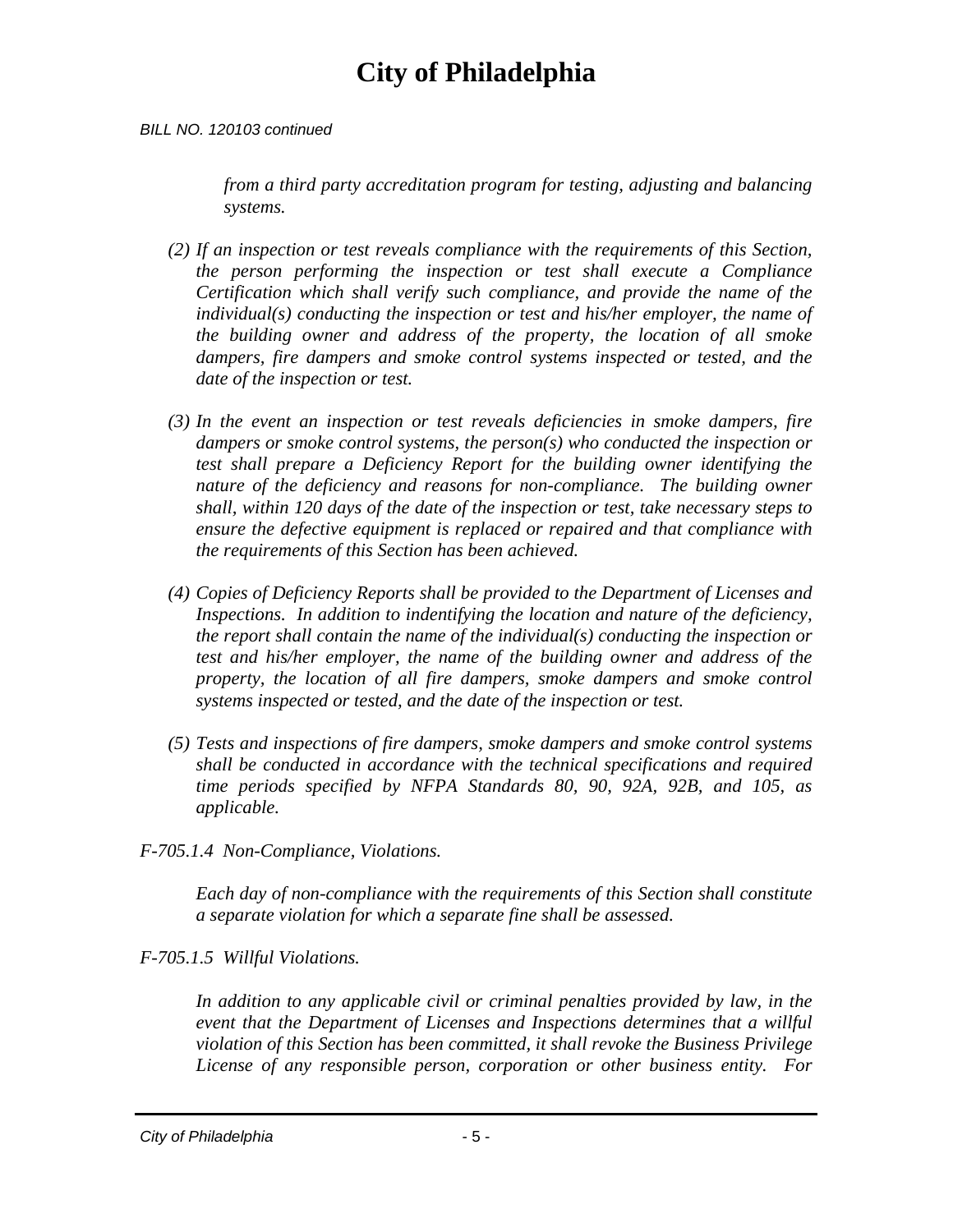*BILL NO. 120103 continued* 

*purposes of this Section, a willful violation shall be considered any action taken with intent to violate the law or any action taken with deliberate ignorance or reckless disregard for the law.* 

*F-705.1.6 Certification and Licensing.* 

*No person shall install, alter, repair, service or test smoke or fire dampers unless that person is certified to perform such work as required by Title 9, § 9-3001, et. seq. of the Philadelphia City Code and any regulations issued pursuant thereto.* 

SECTION 2. Title 4, Subcode "A" of The Philadelphia Code is amended to read as follows:

### TITLE 4. THE PHILADELPHIA BUILDING CONSTRUCTION AND OCCUPANCY CODE

\* \* \*

## SUBCODE "A" (THE PHILADELPHIA ADMINISTRATIVE CODE)

\* \* \*

### CHAPTER 6 **PENALTIES**

SECTION A-601 FINES

A-601.1 Basic Fines: Any person who violates any provision of this code or the technical codes or regulations adopted thereunder; or fails to comply with any order issued pursuant to any Section thereof; or who shall erect, construct, install, remove, alter or repair a structure, mechanical equipment or system in violation of the approved construction documents or directive of the code official or of a permit or certificate issued under the provisions of this code or the technical codes, shall be subject to a fine of not less than \$150.00 and not more than \$300.00 for each offense.

A-601.2 Fines for Class II offenses: Notwithstanding subsection A-601.1, any person who violates any of the following provisions shall have committed a Class II offense and be subject to the fines set forth in subsection 1-109(2) of The Philadelphia Code:

- 1. F-106.4 (Rendering equipment inoperable);
- 2. F-106.4.1 (Fire Department notification);
- 3. F-104.2.2 (Obstructing operations);
- 4. F-106.7 (Obstructions);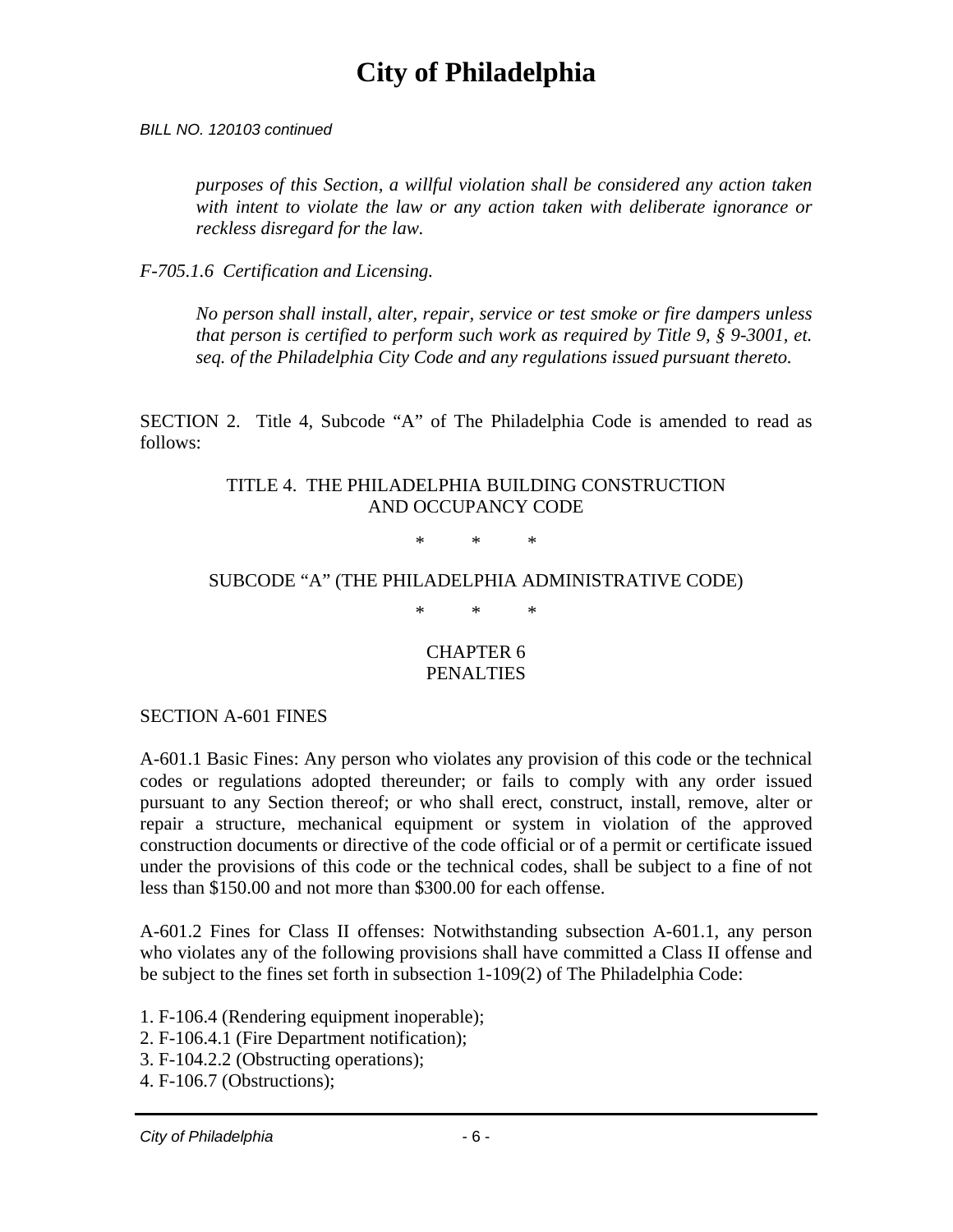*BILL NO. 120103 continued* 

5. F-307 (Open Burning and Recreational Fires);

6. F-308.5 (Open-flame devices);

*7. F-705.1 (Periodic Testing of Fire Dampers, Smoke Dampers and Smoke Control Systems)* 

[7]*8*. F-901.4.6 (Changes to fire protection equipment);

[8]*9*. F-901.7 (Systems out of service);

[9]*10*. F-915 38.1 (Periodic Testing Of Fire Protection Systems);

[10]*11*. F-1027 (Maintenance of the Means of Egress);

[11]*12*. PM-602.0 (Means of Egress);

[12]*13.* PM-603.0 (Accumulations and Storage);

[13]*14*. PM-306.2.1 (Foreclosed Vacant Residential Property);

[14]*15.* PM-604.0 (Fire Resistance Ratings);

[15]*16*. PM-605.0 (Fire Protection Systems); and

[16]*17*. PM-704.2 (Historic Area Standards).

SECTION 3. This Ordinance shall be effective upon becoming law.

#### \_\_\_\_\_\_\_\_\_\_\_\_\_\_\_\_\_\_\_\_\_\_ **Explanation:**

[Brackets] indicate matter deleted. *Italics* indicate new matter added.